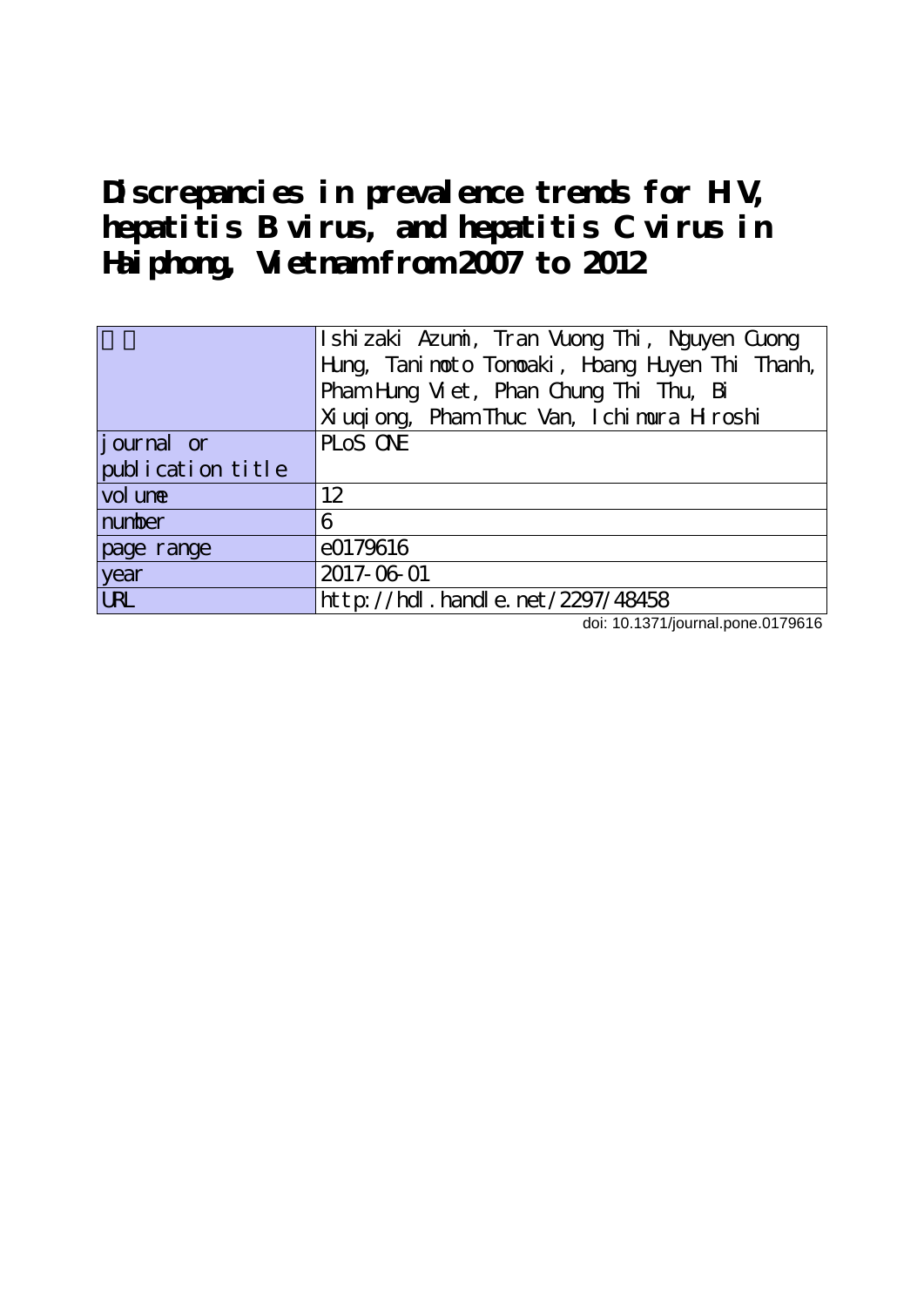

# **OPEN ACCESS**

**Citation:** Ishizaki A, Tran VT, Nguyen CH, Tanimoto T, Hoang HTT, Pham HV, et al. (2017) Discrepancies in prevalence trends for HIV, hepatitis B virus, and hepatitis C virus in Haiphong, Vietnam from 2007 to 2012. PLoS ONE 12(6): e0179616. [https://doi.org/10.1371/journal.](https://doi.org/10.1371/journal.pone.0179616) [pone.0179616](https://doi.org/10.1371/journal.pone.0179616)

**Editor:** Yury E. Khudyakov, Centers for Disease Control and Prevention, UNITED STATES

**Received:** April 9, 2017

**Accepted:** June 1, 2017

**Published:** June 29, 2017

**Copyright:** © 2017 Ishizaki et al. This is an open access article distributed under the terms of the Creative Commons [Attribution](http://creativecommons.org/licenses/by/4.0/) License, which permits unrestricted use, distribution, and reproduction in any medium, provided the original author and source are credited.

**Data Availability Statement:** All relevant data are within the paper.

**Funding:** This study was supported by the Japan Society for the Promotion of Science KAKENHI Grant Number JP 15H05289.

**Competing interests:** The authors have declared that no competing interests exist.

<span id="page-1-0"></span>RESEARCH ARTICLE

# Discrepancies in prevalence trends for HIV, hepatitis B virus, and hepatitis C virus in Haiphong, Vietnam from 2007 to 2012

**Azumi Ishizaki1 , Vuong Thi Tran2 , Cuong Hung Nguyen2 , Tomoaki Tanimoto1 , Huyen Thi Thanh Hoang2 , Hung Viet Pham1 , Chung Thi Thu Phan1 , Xiuqiong Bi1 , Thuc Van Pham2 , Hiroshi Ichimura1 \***

**1** Department of Viral infection and International Health, Graduate school of Medical Sciences, Kanazawa University, Kanazawa, Japan, **2** Hai Phong University of Medicine and Pharmacy, Hai Phong, Viet Nam

\* ichimura@med.kanazawa-u.ac.jp

## Abstract

We previously reported a significant reduction in the prevalence of human immunodeficiency virus type 1 (HIV) from 2007 to 2012 in people who inject drugs (PWID; 35.9% to 18.5%, p < 0.001) and female sex workers (FSW; 23.1% to 9.8%, p < 0.05), but not in blood donors (BD) or pregnant women, in Haiphong, Vietnam. Our aim in the present study was to assess trends in the prevalence of infection with hepatitis B and C viruses (HBV and HCV, respectively). We also investigated the coinfection rates of HBV and HCV with HIV in the same groups. Between 2007 and 2012, HBV prevalence was significantly decreased in BD (18.1% vs. 9.0%,  $p = 0.007$ ) and slightly decreased in FSW (11.0% vs. 3.9%,  $p = 0.21$ ), but not in PWID (10.7% vs. 11.1%,  $p = 0.84$ ). HCV prevalence was significantly decreased in PWID (62.1% in 2007 vs. 42.7% in 2008, p < 0.0001), but it had rebounded to 58.4% in 2012 (2008 vs. 2012,  $p < 0.0001$ ). HCV prevalence also increased in FSW: 28.6% in 2007 and 2009 vs. 35.3% in 2012; however, this difference was not significant (2007 vs. 2012,  $p =$ 0.41). Rates of coinfection with HBV and HCV among HIV-infected PWID and FSW did not change significantly during the study period. Our findings suggest that the current harm reduction programs designed to prevent HIV transmission in PWID and FSW may be insufficient to prevent the transmission of hepatitis viruses, particularly HCV, in Haiphong, Vietnam. New approaches, such as the introduction of catch-up HBV vaccination to vulnerable adult populations and the introduction of HCV treatment as prevention, should be considered to reduce morbidity and mortality due to HIV and hepatitis virus coinfection in Vietnam.

## **Introduction**

Hepatitis C virus (HCV), hepatitis B virus (HBV), and human immunodeficiency virus type 1 (HIV) share the same modes of transmission. As a consequence, coinfection of HCV and/or HBV with HIV is frequent, particularly in people who inject drugs (PWID) [[1](#page-5-0)].

We previously reported that the prevalence of HIV decreased significantly from 2007 to 2012 in PWID (35.9% vs. 18.5%, *p <* 0.001) and in female sex workers (FSW; 23.1% vs. 9.8%,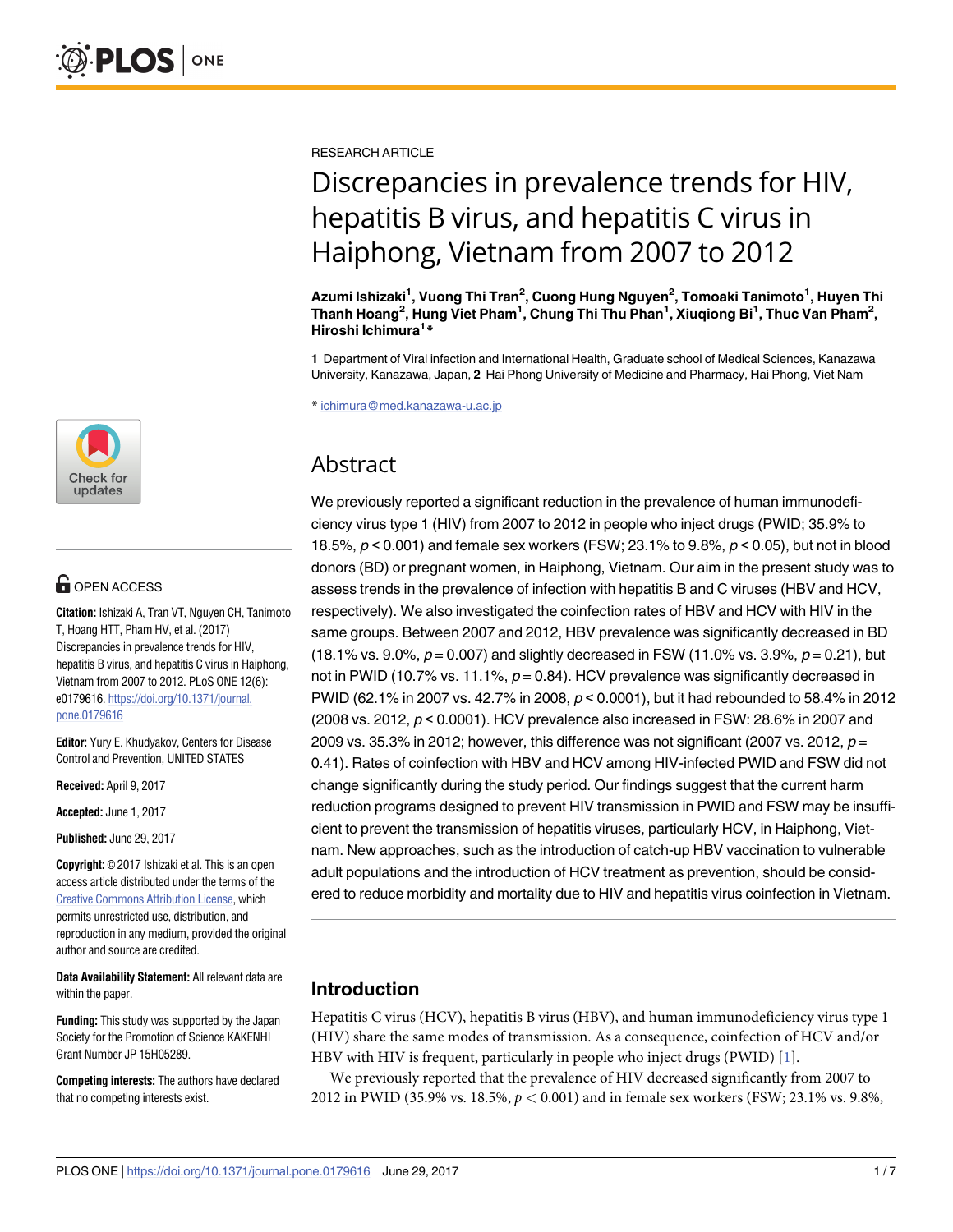<span id="page-2-0"></span>*p <* 0.05), while there was no significant change in the prevalence of HIV in pregnant women (0.5% in 2007 vs. 0.6% in 2009, *p* = 1.00) or blood donors (BD; 2.9% in 2007 vs. 1.0% in 2012,  $p = 0.29$  $p = 0.29$  $p = 0.29$ ) in Haiphong, Northern Vietnam  $[2-4]$  $[2-4]$  $[2-4]$ . These reductions in HIV prevalence are due to the rapid expansion of combined antiretroviral treatment (cART) coverage in Vietnam, from 11% in 2005 to 28.4% in 2007 and 53.0% in 2012. These reductions were concurrent in this region with the expansion of harm reduction programs to prevent HIV transmission, such as clean needle and syringe programs, condom promotion programs, and methadone maintenance therapy for PWID and FSW [\[5\]](#page-6-0). As the mortality of HIV-infected individuals has decreased following the introduction of cART [\[6\]](#page-6-0), the impacts of liver-related morbidity and mortality, particularly those due to coinfection with HBV and/or HCV, have increased [\[7,](#page-6-0) [8](#page-6-0)]. Thus, it is important to understand the epidemiology of HBV and HCV and to measure rates of coinfection with these viruses and HIV. Therefore, in the current study, we assessed the trends of HBV and HCV prevalence and rates of coinfection of HBV/HCV with HIV in PWID, FSW, pregnant women, and BD between 2007 and 2012 in Haiphong, Vietnam.

### **Subjects and methods**

In 2007, we recruited 760 male PWID (mean age  $\pm$  standard deviation: 34.1  $\pm$  7.5 years), 91 FSW (24.8 ± 6.0 years), 200 pregnant women (30.8 ± 9.3 years), and 210 BD (69 women, 140 men, and one unknown; 31.2 ± 10.3 years) [[2](#page-6-0), [9](#page-6-0), [10](#page-6-0)]. In 2008, we recruited 302 male PWID  $(32.5 \pm 8.5 \text{ years})$ . In 2009, we recruited 63 FSW (30.1  $\pm$  8 years), 166 pregnant women (26.1  $\pm$ 5.4 years), and 206 BD (24 women and 182 men, 29.1 ± 8 .3 years) [[3\]](#page-6-0). In 2012, we recruited 389 PWID (32.2 ± 6.9 years), 51 FSW (29.8 ± 7.0 years), and 200 BD (39 women and 161 men, 29.7  $\pm$  9.7 years) [\[4\]](#page-6-0). All participants resided in Haiphong, Vietnam and were newly recruited to the current study in each of the years listed above. None of the participants had received antiviral treatment for HIV, HBV, or HCV before recruitment. The ethical committees of Hanoi Medical University, Vietnam and Kanazawa University, Japan reviewed and approved the study protocols. We collected plasma samples from all participants after they had provided written informed consent. We tested the samples for anti-HIV antibodies (HIVAb) with DAINA SCREEN HIV 1/2 (Alere Medical Co., Ltd., Tokyo, Japan), HBV surface antigen (HBsAg) with DAINA SCREEN HBsAg II (Abbott Japan, Tokyo, Japan), and HCV core antigen (HCVAg) with ARCHITECT HCV Ag (Abbott Japan, Tokyo, Japan) and/or Lumispot Eiken HCV Antigen (Eiken Chemical, Tokyo, Japan). All of the tests were performed in accordance with the manufacturers' instructions [\[2](#page-6-0), [4](#page-6-0), [9](#page-6-0), [10](#page-6-0)]. Pairwise comparisons between the results obtained at different sampling periods were conducted with chi-squared and Fisher's exact tests using the SPSS programs (IBMSPSS statistics 19, IBM Corporation, NY, USA). A *p* value of *<*0.05 was considered significant.

### **Results**

From 2007 to 2012, the prevalence of HBV decreased significantly in BD, from 18.1% in 2007 to 11.2% in 2009 and 9.0% in 2012 (2007 vs. 2009, *p* = 0.046; 2009 vs. 2012, *p* = 0.47; 2007 vs. 2012,  $p = 0.007$ ). HBV prevalence decreased slightly but not significantly in FSW, from 11.0% in 2007 to 3.2% in 2009 and 3.9% in 2012 (2007 vs. 2009, *p* = 0.12; 2009 vs. 2012, *p* = 1.00; 2007 vs. 2012, *p* = 0.21). The prevalence of HBV did not change significantly in PWID, from 10.7% in 2007 to 11.3% in 2008 and 11.1% in 2012 (2007 vs. 2008, *p* = 0.78; 2008 vs. 2012, *p* = 0.92; 2007 vs. 2012, *p* = 0.84), or in pregnant women, from 12.5% in 2007 to 10.2% in 2009  $(p = 0.50)$  ([Fig](#page-3-0) 1).

The prevalence of HCV decreased significantly in PWID, from 62.1% in 2007 to 42.7% in 2008 (*p <* 0.0001). However, it had rebounded in 2012 (58.4%) to a level similar to that of 2007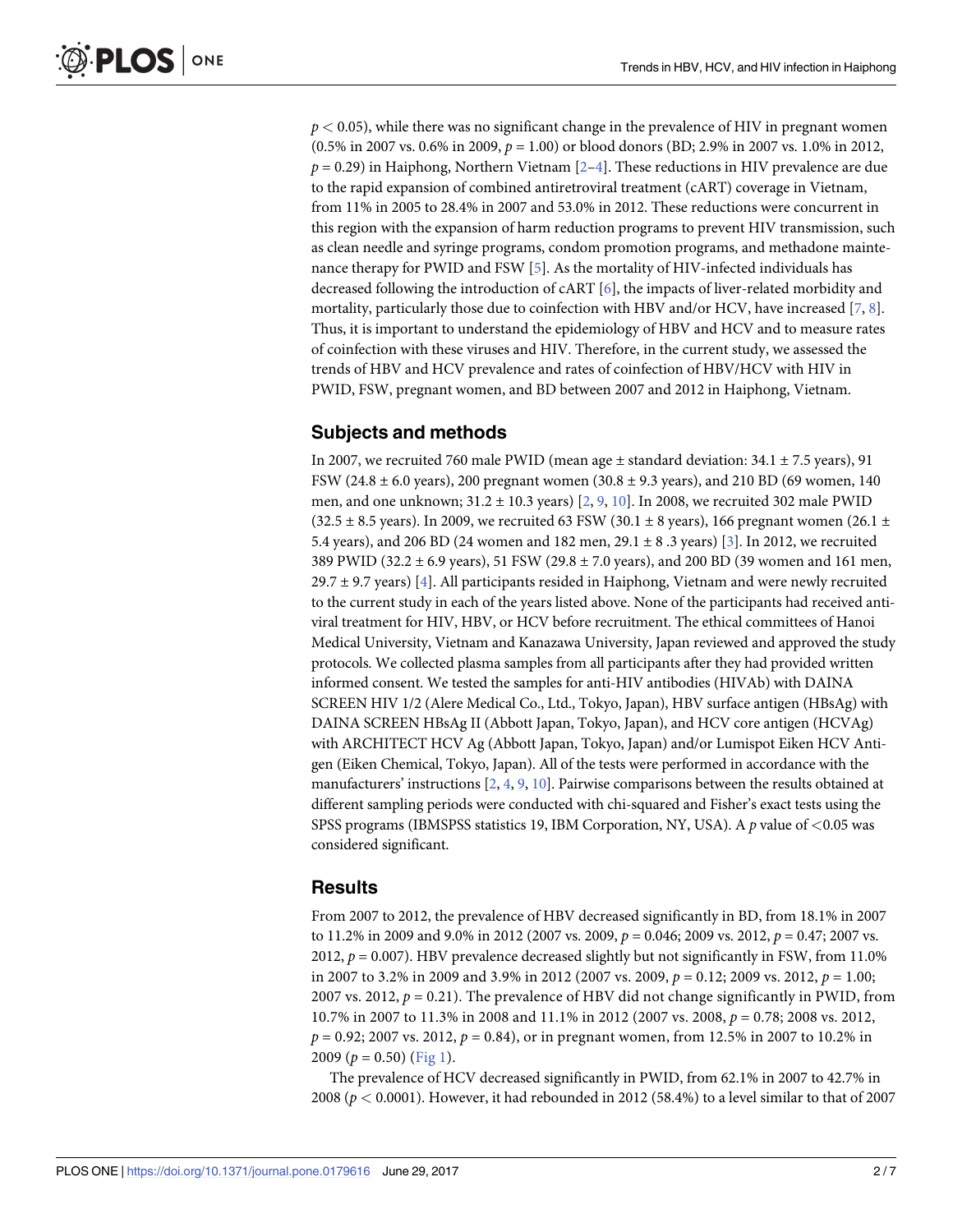<span id="page-3-0"></span>

[Fig](#page-2-0) 1. Changes in the prevalence of HIV, HBV, and HCV infection and coinfection in Haiphong, Vietnam from 2007 **to 2012.** Closed circle, HIV prevalence; open square, HBV prevalence; closed triangle, HCV prevalence. \*, p < 0.05 for 2007 vs. 2008/9;  $\dagger$ ,  $p < 0.05$  for 2007 vs. 2012; and  $\ddagger$ ,  $p < 0.05$  for 2008 vs. 2012. PWID, people who inject drugs; FSW, female sex workers; BD, blood donors.

<https://doi.org/10.1371/journal.pone.0179616.g001>

(2008 vs. 2012, *p <* 0.0001; 2007 vs. 2012, *p* = 0.22). In FSW, the prevalence of HCV did not change from 2007 (28.6%) to 2009 (28.6%), but it had slightly increased in 2012 (35.3%), although the difference was not significant (2007 vs. 2009,  $p = 1.00$ ; 2009 vs. 2012,  $p = 0.44$ ; 2007 vs. 2012, *p* = 0.41). HCV prevalence in BD did not change from 2009 to 2012 (1.0% in both years; 2009 vs. 2012, *p* = 1.00). Data regarding HCV prevalence in pregnant women were only available for 2009, when it was  $0.6\%$  (Fig 1).

There were no significant changes in rates of coinfection with HBV and/or HCV and HIV in PWID in 2007 (*n* = 273) and 2012 (*n* = 72). Coinfection rates in 2007 and 2012 were 2.9% and 5.6%, respectively, for HIV/HBV ( $p = 0.47$ ); 81.3% and 83.3%, respectively, for HIV/HCV (*p* = 0.70); and 7.0% and 2.8%, respectively, for HIV/HBV/HCV (*p* = 0.27) (Table 1). Coinfection rates in FSW infected with HIV also did not change significantly between 2007 ( $n = 21$ ) and 2012 (*n* = 5): 4.8% and 0%, respectively, for HIV/HBV (*p* = 1.00) and 71.4% and 80%, respectively, for HIV/HCV (*p* = 1.00). There were no triple infections in FSW throughout the study period (Table 1). Among BD infected with HIV ( $n = 6$  in 2007 and  $n = 2$  in 2012), only one individual was coinfected with HCV in 2012. There was no coinfection in HIV-infected pregnant women throughout the period.

| Table 1. Trends in rates of coinfection with HBV and/or HCV and HIV in PWID and FSW from 2007 to 2012 in Haiphong, Vietnam. |  |
|-----------------------------------------------------------------------------------------------------------------------------|--|
|                                                                                                                             |  |

|                               | <b>PWID</b> |       |       | <b>FSW</b> |       |       |
|-------------------------------|-------------|-------|-------|------------|-------|-------|
| Year                          | 2007        | 2008  | 2012  | 2007       | 2009  | 2012  |
| $n$ (HIV infection)           | 273         | 81    | 72    | 21         | 13    | э     |
| HIV infection only            | 8.8%        | 16.1% | 8.3%  | 23.8%      | 38.5% | 20%   |
| HIV and HBV coinfection       | 2.9%        | 4.9%  | 5.6%  | 4.8%       | 0%    | $0\%$ |
| HIV and HCV coinfection       | 81.3%       | 75.3% | 83.3% | 71.4%      | 61.5% | 80%   |
| HIV, HBV, and HCV coinfection | 7.0%        | 3.7%  | 2.8%  | $0\%$      | 0%    | $0\%$ |

There were no significant differences in coinfection rates in any groups throughout the observation period. PWID: people who inject drugs, FSW: female sex workers.

<https://doi.org/10.1371/journal.pone.0179616.t001>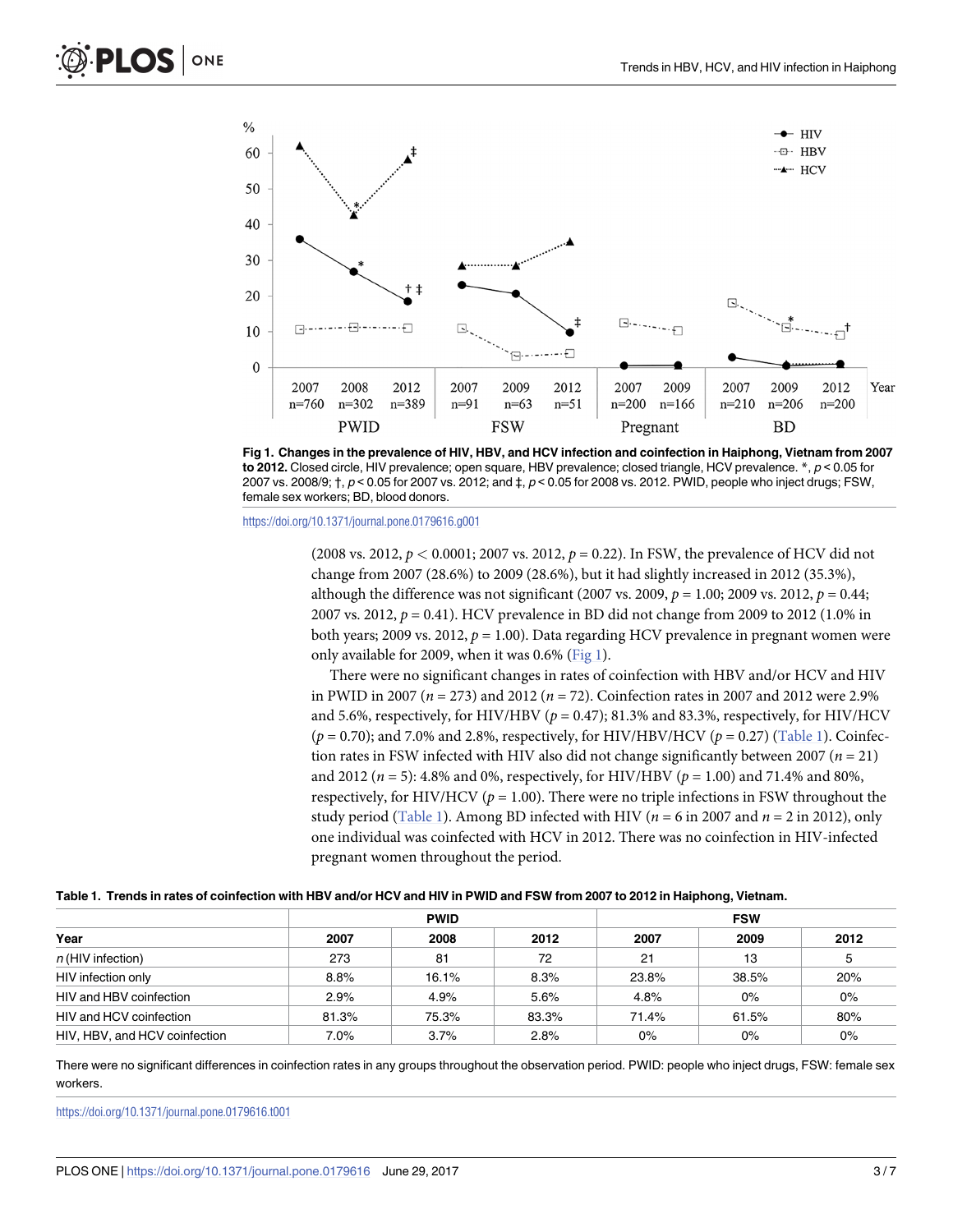#### <span id="page-4-0"></span>**Discussion**

To the best of our knowledge, the present study was the first to investigate the trends of HIV, HBV, and HCV prevalence and coinfection rates in Vietnam. Previously, we reported that HIV prevalence decreased significantly in PWID and FSW, whereas it did not change significantly in BD between 2007 and 2012 in Haiphong, northern Vietnam [[4\]](#page-6-0). In the current study, we used the same samples as in our previous study [[4](#page-6-0)] and found that HBV prevalence did not change significantly in PWID during the study period, whereas it decreased sharply (although not significantly) in FSW from 2007 to 2009 ( $p = 0.12$ ) and significantly in BD from 2007 to 2012 (*p <* 0.01). According to the Vietnam AIDS Response Progress Report, condom use in 2012–2013 was 92% in FSW and 41.2% in PWID [[5](#page-6-0)]. In light of this report, the sharp reduction in HBV prevalence in FSW may be due to the consistent and widespread use of condoms in this group. The significant reduction of HBV prevalence in BD may be the consequence of efforts to replace paid and relative blood donations with unpaid volunteer blood donations and to increase the screening of donated blood for HBV [[5](#page-6-0)].

The prevalence of HCV infection in PWID decreased significantly in 2008 compared to 2007 but then rebounded in 2012. In FSW, HCV prevalence did not change from 2007 to 2008 and then slightly increased in 2012. In Vietnam, 97.3% of PWID reported using sterile injecting equipment when they injected drugs last time, whereas only 20% of people who needed the treatment received the methadone maintenance therapy service in 2013 [\[5](#page-6-0)]. The clean needle and syringe program and methadone maintenance therapy could reduce the HCV prevalence among PWID [[11](#page-6-0)] as observed from 2007 to 2008 in the current study. However, the HCV prevalence rebounded in 2012 to the level in 2007. This could be because the current harm reduction program has not yet reached to the majority of high-risk populations for HCV acquisition  $[12, 13]$  $[12, 13]$  $[12, 13]$  $[12, 13]$  $[12, 13]$  or may be insufficient to change their risky behaviors  $[14]$ . Our findings suggest that current approaches to control and prevent HIV infection, such as expansion of harm reduction programs for PWID and FSW, may be insufficient to reduce the prevalence of HCV in Vietnam.

We observed a wide range of coinfection rates with the hepatitis viruses among HIVinfected individuals in the different risk groups included in the current study. This finding is similar to that of previous reports of different risk groups and geographic areas in Vietnam. Previous studies reported the following rates of coinfection with HIV: HCV, 35.4–100%; HBV, 8.4–28%; and HBV/HCV, 0.5–5.6%. However, these previous studies used a different methodology to determine HCV infection; while we measured HCV antigen to confirm current HCV infection, previous studies used anti-HCV antibody, a marker for both past and current infection [[15](#page-6-0)–[18\]](#page-6-0).

In high-HBV endemic areas such as Vietnam, the coinfection rates of HIV with HBV reflect the background prevalence of HBV in the general population [\[8,9](#page-6-0)[,19\]](#page-7-0). HIV coinfection is associated with higher rates of HBV chronicity after acute infection, a lower rate of HBe antigen clearance, a higher frequency of cirrhosis, and a higher rate of liver-related mortality than infection with HBV alone [[20](#page-7-0)]. Thus, it is important to prevent HBV acquisition in HIVinfected populations to reduce the burden of liver-related mortality due to HIV/HBV coinfection. Nationwide expansion of the expanded immunization program (EPI) on HBV for infants and the effort to enhance HBV vaccine coverage since 2002 have achieved a marked reduction in HBsAg prevalence from 3.64% in 2000 to 1.64% in 2008 among children under 5 years old in Vietnam [[21](#page-7-0)]; however, the EPI has had no impact on adult population, such as those recruited in the current study. Implementation of catch-up HBV vaccination for vulnerable adult populations, such as people infected with HIV, PWID, and FSW, should be considered to reduce morbidity and mortality due to HIV/HBV coinfection [\[22,](#page-7-0) [23\]](#page-7-0).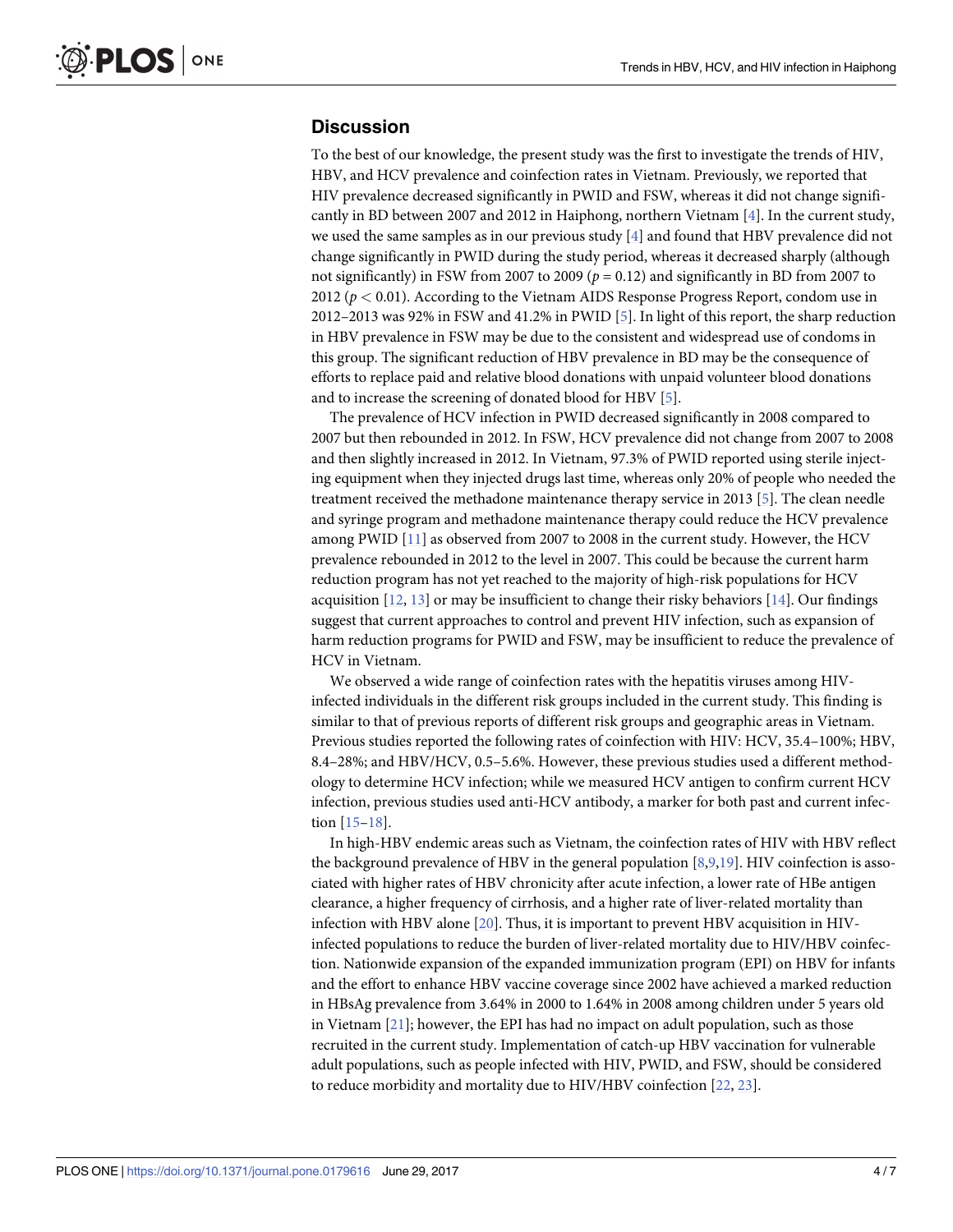<span id="page-5-0"></span>Several studies have shown that treating chronic HCV infection in PWID with new directacting antivirals (DAAs) is cost effective because it reduces the main reservoir of ongoing HCV transmission (HCV treatment as prevention)  $[24-27]$ . Durier et al. showed that introduction of HCV treatment for PWID could achieve a substantial reduction in HCV transmission and prevalence in Vietnam using a mathematical model [\[28\]](#page-7-0). Treatment of HCV in PWID and FSW coinfected with HIV should be considered to reduce HCV prevalence [[29](#page-7-0)]. New comprehensive approaches, such as increased uptake of HCV testing, screening for HCV in people infected with HIV, introduction of HCV treatment as prevention, expansion of harm reduction programs with peer support, and augmented surveillance systems to address the risk factors associated with HCV acquisition, should be implemented to reduce the morbidity and mortality associated with HIV/HCV coinfection [[30](#page-7-0)–[32\]](#page-7-0).

In conclusion, our findings suggest that the current harm reduction programs designed to prevent HIV transmission in PWID and FSW may be insufficient to prevent the transmission of hepatitis viruses, particularly HCV, in Haiphong, Vietnam. New approaches, such as the introduction of catch-up HBV vaccination to vulnerable adult populations and the introduction of HCV treatment as prevention, should be considered to reduce morbidity and mortality due to HIV and hepatitis virus coinfection in Vietnam.

#### **Acknowledgments**

The authors are grateful to the participants of this study. The authors would like to thank Ms. K. Matsushita, Mrs. R. Kibaya, and Dr. RW. Lihana of the Department of Viral Infection and International Health, Graduate School of Medical Science, Kanazawa University, Japan for their advice.

#### **Author Contributions**

**Conceptualization:** Azumi Ishizaki, Thuc Van Pham, Hiroshi Ichimura.

**Data curation:** Azumi Ishizaki, Cuong Hung Nguyen, Huyen Thi Thanh Hoang.

**Formal analysis:** Azumi Ishizaki, Xiuqiong Bi.

**Funding acquisition:** Thuc Van Pham, Hiroshi Ichimura.

**Investigation:** Azumi Ishizaki, Vuong Thi Tran, Cuong Hung Nguyen, Tomoaki Tanimoto, Huyen Thi Thanh Hoang, Hung Viet Pham, Chung Thi Thu Phan.

**Methodology:** Azumi Ishizaki, Hiroshi Ichimura.

**Project administration:** Azumi Ishizaki, Thuc Van Pham, Hiroshi Ichimura.

**Resources:** Azumi Ishizaki, Cuong Hung Nguyen, Thuc Van Pham, Hiroshi Ichimura.

**Supervision:** Thuc Van Pham, Hiroshi Ichimura.

**Validation:** Tomoaki Tanimoto, Xiuqiong Bi.

**Visualization:** Azumi Ishizaki.

**Writing – original draft:** Azumi Ishizaki.

**Writing – review & editing:** Hiroshi Ichimura.

#### **References**

**[1](#page-1-0).** Degenhardt L, Charlson F, Stanaway J, Larney S, Alexander LT, Hickman M, et al. Estimating the burden of disease attributable to injecting drug use as a risk factor for HIV, hepatitis C, and hepatitis B: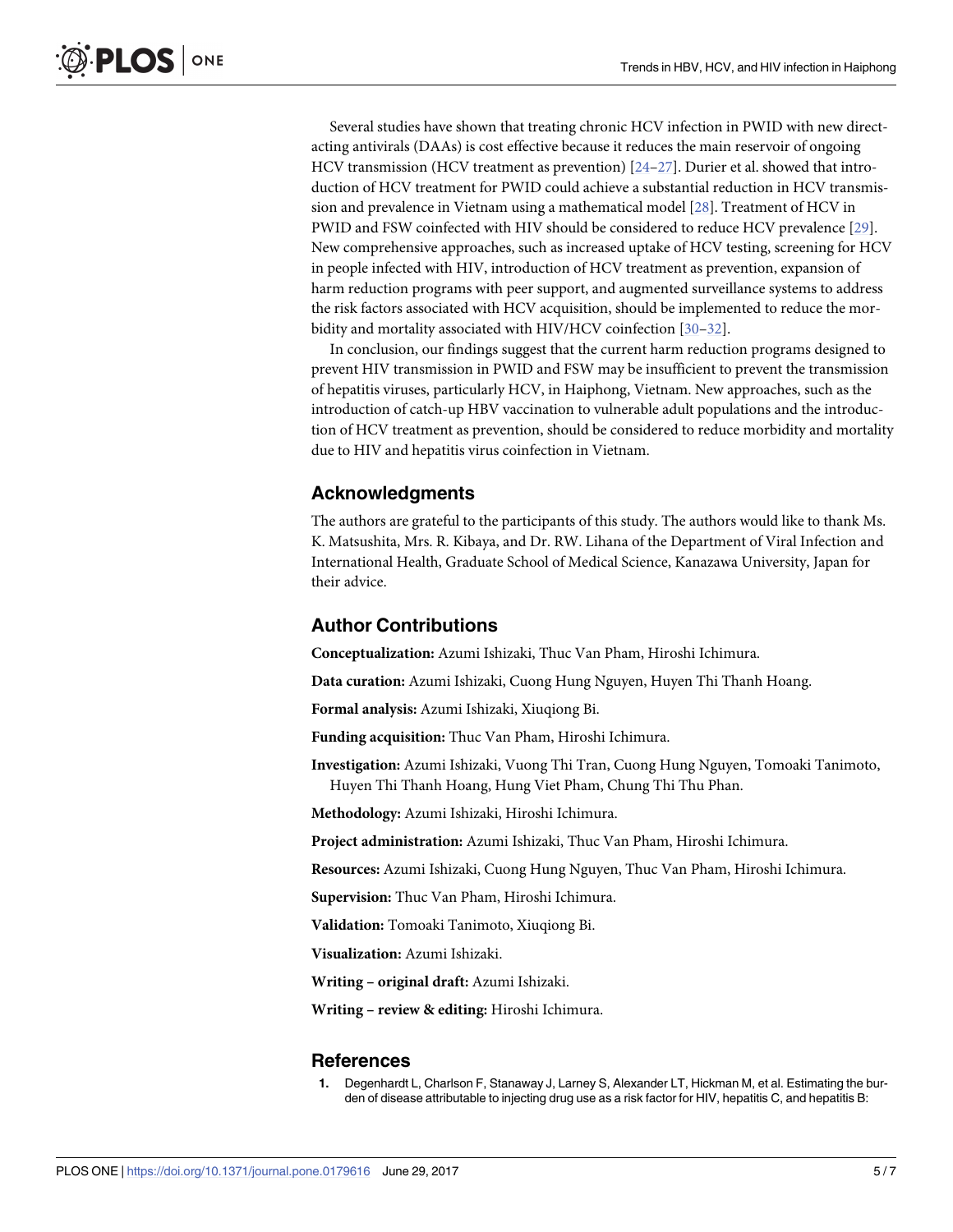findings from the Global Burden of Disease Study 2013. Lancet Infect Dis. 2016; 16:1385–1398. [https://](https://doi.org/10.1016/S1473-3099(16)30325-5) [doi.org/10.1016/S1473-3099\(16\)30325-5](https://doi.org/10.1016/S1473-3099(16)30325-5) PMID: [27665254](http://www.ncbi.nlm.nih.gov/pubmed/27665254)

- <span id="page-6-0"></span>**[2](#page-2-0).** Ishizaki A, Nguyen CH, Pham TV, Nguyen TV, Saijoh K, Kageyama S, et al. Profile of HIV type 1 infection and genotypic resistance mutations to antiretroviral drugs in treatment-naive HIV type 1-infected individuals in Hai Phong, Viet Nam. AIDS Res Hum Retroviruses. 2009; 25:175–182. [https://doi.org/10.](https://doi.org/10.1089/aid.2008.0193) [1089/aid.2008.0193](https://doi.org/10.1089/aid.2008.0193) PMID: [19239356](http://www.ncbi.nlm.nih.gov/pubmed/19239356)
- **[3](#page-2-0).** Tran VT, Ishizaki A, Nguyen CH, Hoang HT, Pham HV, Bi X, et al. No increase of drug-resistant HIV type 1 prevalence among drug-naive individuals in Northern Vietnam. AIDS Res Hum Retroviruses. 2012; 28:1349–1351. <https://doi.org/10.1089/aid.2012.0006> PMID: [22264087](http://www.ncbi.nlm.nih.gov/pubmed/22264087)
- **[4](#page-2-0).** Pham HV, Ishizaki A, Nguyen CH, Saina M, Hoang HT, Tran VT, et al. Change in the Prevalence of HIV-1 and the Rate of Transmitted Drug-Resistant HIV-1 in Haiphong, Northern Vietnam. AIDS Res Hum Retroviruses. 2015; 31:757–759. <https://doi.org/10.1089/AID.2015.0071> PMID: [25970090](http://www.ncbi.nlm.nih.gov/pubmed/25970090)
- **[5](#page-2-0).** Ministry of Health, Socialist Rebulic of Viet Nam. Vietnam AIDS response report 2014. Following up the 2011 political declaration on HIV AIDS. Reporting period: January 2012—December 2013: National Committee for AIDS, Drug and Prostitution Prevention and control; 2014. Available from: [http://files.](http://files.unaids.org/en/dataanalysis/knowyourresponse/countryprogressreports/2014countries/VNM_narrative_report_2014.pdf) [unaids.org/en/dataanalysis/knowyourresponse/countryprogressreports/2014countries/VNM\\_](http://files.unaids.org/en/dataanalysis/knowyourresponse/countryprogressreports/2014countries/VNM_narrative_report_2014.pdf) [narrative\\_report\\_2014.pdf.](http://files.unaids.org/en/dataanalysis/knowyourresponse/countryprogressreports/2014countries/VNM_narrative_report_2014.pdf)
- **[6](#page-2-0).** Smith CJ, Ryom L, Weber R, Morlat P, Pradier C, Reiss P, et al. Trends in underlying causes of death in people with HIV from 1999 to 2011 (D:A:D): a multicohort collaboration. Lancet. 2014; 384:241–248. [https://doi.org/10.1016/S0140-6736\(14\)60604-8](https://doi.org/10.1016/S0140-6736(14)60604-8) PMID: [25042234](http://www.ncbi.nlm.nih.gov/pubmed/25042234)
- **[7](#page-2-0).** Joshi D, O'Grady J, Dieterich D, Gazzard B, Agarwal K. Increasing burden of liver disease in patients with HIV infection. Lancet. 2011; 377:1198–1209. [https://doi.org/10.1016/S0140-6736\(10\)62001-6](https://doi.org/10.1016/S0140-6736(10)62001-6) PMID: [21459211](http://www.ncbi.nlm.nih.gov/pubmed/21459211)
- **[8](#page-2-0).** Zhang F, Zhu H, Wu Y, Dou Z, Zhang Y, Kleinman N, et al. HIV, hepatitis B virus, and hepatitis C virus co-infection in patients in the China National Free Antiretroviral Treatment Program, 2010–12: a retrospective observational cohort study. Lancet Infect Dis. 2014; 14:1065–1072. [https://doi.org/10.1016/](https://doi.org/10.1016/S1473-3099(14)70946-6) [S1473-3099\(14\)70946-6](https://doi.org/10.1016/S1473-3099(14)70946-6) PMID: [25303841](http://www.ncbi.nlm.nih.gov/pubmed/25303841)
- **[9](#page-2-0).** Nguyen CH, Ishizaki A, Phan CT, Hoang HT, Nguyen TV, Tanimoto T, et al. Prevalence of HBV infection among different HIV-risk groups in Hai Phong, Vietnam. J Med Virol. 2011; 83:399–404. [https://doi.](https://doi.org/10.1002/jmv.21978) [org/10.1002/jmv.21978](https://doi.org/10.1002/jmv.21978) PMID: [21264859](http://www.ncbi.nlm.nih.gov/pubmed/21264859)
- **[10](#page-2-0).** Tanimoto T, Nguyen CH, Ishizaki A, Phan CT, Hoang HT, Nguyen TV, et al. Multiple routes of hepatitis C virus transmission among injection drug users in Hai Phong, Northern Vietnam. J Med Virol. 2010; 82:1355–1363. <https://doi.org/10.1002/jmv.21787> PMID: [20572071](http://www.ncbi.nlm.nih.gov/pubmed/20572071)
- **[11](#page-4-0).** Palmateer NE, Taylor A, Goldberg DJ, Munro A, Aitken C, Shepherd SJ, et al. Rapid decline in HCV incidence among people who inject drugs associated with national scale-up in coverage of a combination of harm reduction interventions. PLoS One. 2014; 9:e104515. [https://doi.org/10.1371/journal.pone.](https://doi.org/10.1371/journal.pone.0104515) [0104515](https://doi.org/10.1371/journal.pone.0104515) PMID: [25110927](http://www.ncbi.nlm.nih.gov/pubmed/25110927)
- **[12](#page-4-0).** Ye S, Pang L, Wang X, Liu Z. Epidemiological implications of HIV-hepatitis C co-infection in South and Southeast Asia. Curr HIV/AIDS Rep. 2014; 11:128–133. <https://doi.org/10.1007/s11904-014-0206-z> PMID: [24682917](http://www.ncbi.nlm.nih.gov/pubmed/24682917)
- **[13](#page-4-0).** Ahmed T, Long TN, Huong PT, Stewart DE. Drug injecting and HIV risk among injecting drug users in Hai Phong, Vietnam: a qualitative analysis. BMC Public Health. 2015; 15:32. [https://doi.org/10.1186/](https://doi.org/10.1186/s12889-015-1404-3) [s12889-015-1404-3](https://doi.org/10.1186/s12889-015-1404-3) PMID: [25631330](http://www.ncbi.nlm.nih.gov/pubmed/25631330)
- **[14](#page-4-0).** Treloar C, Mao L, Wilson H. Beyond equipment distribution in Needle and Syringe Programmes: an exploratory analysis of blood-borne virus risk and other measures of client need. Harm Reduct J. 2016; 13:18. <https://doi.org/10.1186/s12954-016-0107-0> PMID: [27246345](http://www.ncbi.nlm.nih.gov/pubmed/27246345)
- **[15](#page-4-0).** Nadol P, O'connor S, Duong H, Le LV, Thang PH, Tram TH, et al. Findings from integrated behavioral and biologic survey among males who inject drugs (MWID)—Vietnam, 2009–2010: evidence of the need for an integrated response to HIV, hepatitis B virus, and hepatitis C virus. PLoS One. 2015; 10: e0118304. <https://doi.org/10.1371/journal.pone.0118304> PMID: [25692469](http://www.ncbi.nlm.nih.gov/pubmed/25692469)
- **16.** Huy BV, Vernavong K, Kı´nh NV. HBV and HCV Coinfection among HIV/AIDS Patients in the National Hospital of Tropical Diseases, Vietnam. AIDS Res Treat. 2014; 2014:581021. [https://doi.org/10.1155/](https://doi.org/10.1155/2014/581021) [2014/581021](https://doi.org/10.1155/2014/581021) PMID: [25580287](http://www.ncbi.nlm.nih.gov/pubmed/25580287)
- **17.** Dunford L, Carr MJ, Dean J, Nguyen LT, Ta Thi TH, Nguyen BT, et al. A multicentre molecular analysis of hepatitis B and blood-borne virus coinfections in Viet Nam. PLoS One. 2012; 7:e39027. [https://doi.](https://doi.org/10.1371/journal.pone.0039027) [org/10.1371/journal.pone.0039027](https://doi.org/10.1371/journal.pone.0039027) PMID: [22720022](http://www.ncbi.nlm.nih.gov/pubmed/22720022)
- **[18](#page-4-0).** Zhang L, Celentano DD, Le Minh N, Latkin CA, Mehta SH, Frangakis C, et al. Prevalence and correlates of HCV monoinfection and HIV and HCV coinfection among persons who inject drugs in Vietnam. Eur J Gastroenterol Hepatol. 2015; 27:550–556. <https://doi.org/10.1097/MEG.0000000000000321> PMID: [25769097](http://www.ncbi.nlm.nih.gov/pubmed/25769097)